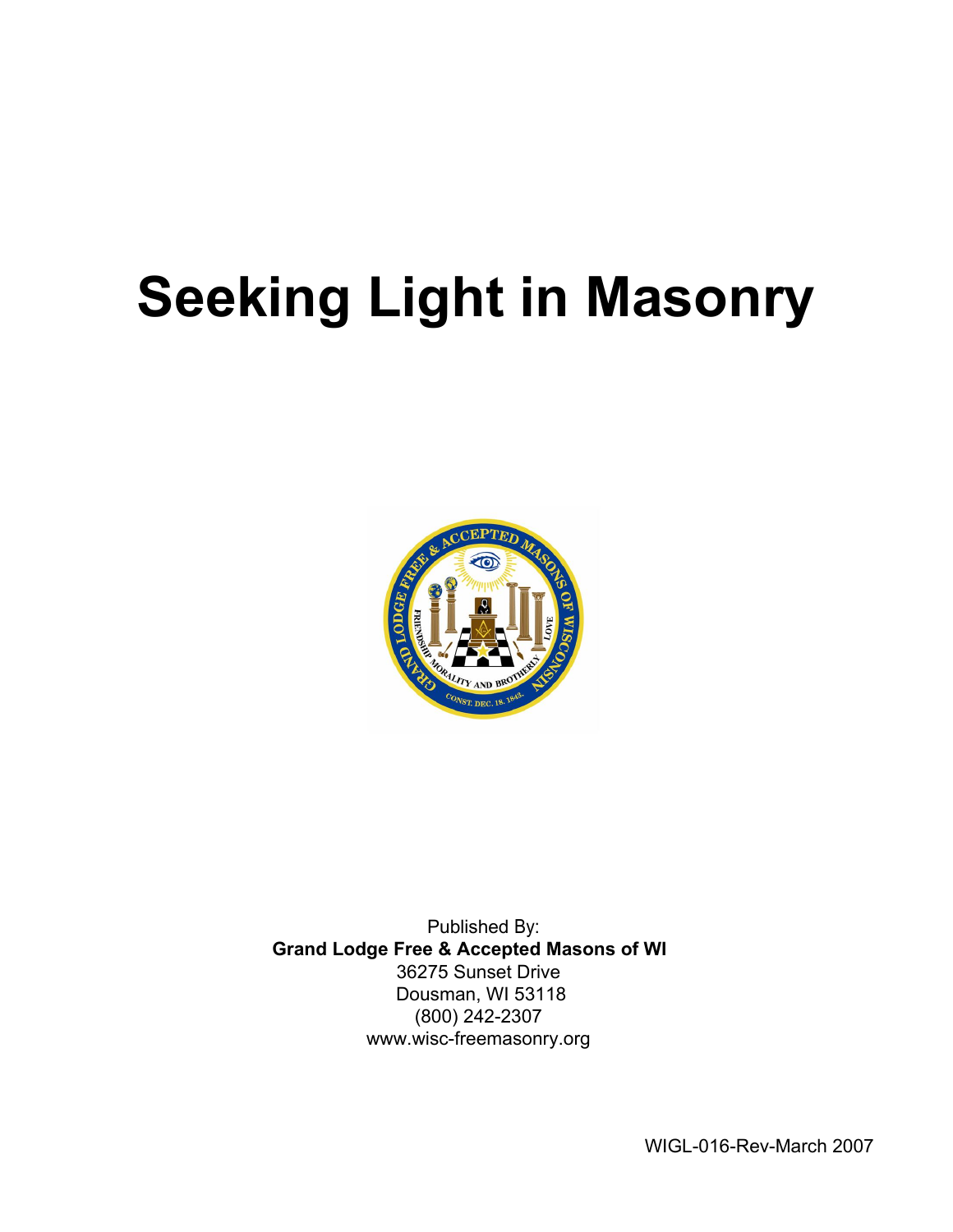*We express our grateful appreciation to the Masonic Service Association, the Mid- West Conference on Masonic Education and several Grand Jurisdictions in the United States whose educational materials were used in the preparation of these materials.* 

# **FOREWORD**

This publication has been prepared for presentation to you, a candidate for the degrees of Freemasonry; prior to your receipt of the Entered Apprentice Degree. It is hoped you will gain some understanding of the structure and purpose of Masonry. It is important that you learn these facts in advance to help you gain a greater appreciation of the degree itself.

Another publication will be given to you after each of the three degrees. These will likewise be important to your understanding of what you will have seen and heard. These materials call for and deserve your careful study.

# **SEEKING LIGHT**

# **Preparation**

You have been elected to membership in the Masonic Fraternity. Congratulations! In your petition soliciting this honor you made several significant statements. You stated that:

- You were not biased by improper solicitations of friends.

- You were not influenced by mercenary motives.

- You were prompted by a desire for knowledge and a sincere wish to be of service to your fellow citizens.

- You would cheerfully conform to all the ancient established usages and customs of the fraternity.

All of this would indicate that you realize the importance of becoming a Mason. You should approach Masonry with a receptive mind. As you progress through the three degrees, interpret for yourself, as far as possible, all that you hear and see. Everything you find difficult or obscure should be a challenge for you to search out its meaning and historical significance.

Your decision to become a Freemason should not have been entered into hastily, inadvised1y or by persuasion.

When you enter a Masonic Temple, it should become for you a respected place. It should be a place where you love and serve your Brethren, honor a Supreme Being and learn the many lessons which Freemasonry seeks to teach.

Before you arrive at the Temple:

- Be assured that Masonic Degrees are serious proceedings. In a Masonic Lodge, there is not a word spoken or an action performed which will hurt your feelings or your dignity. There is no torture, physical or mental, to degrade you or Freemasonry. There is no "horseplay."

- Be clean in body. This is symbolic of purity of mind and heart.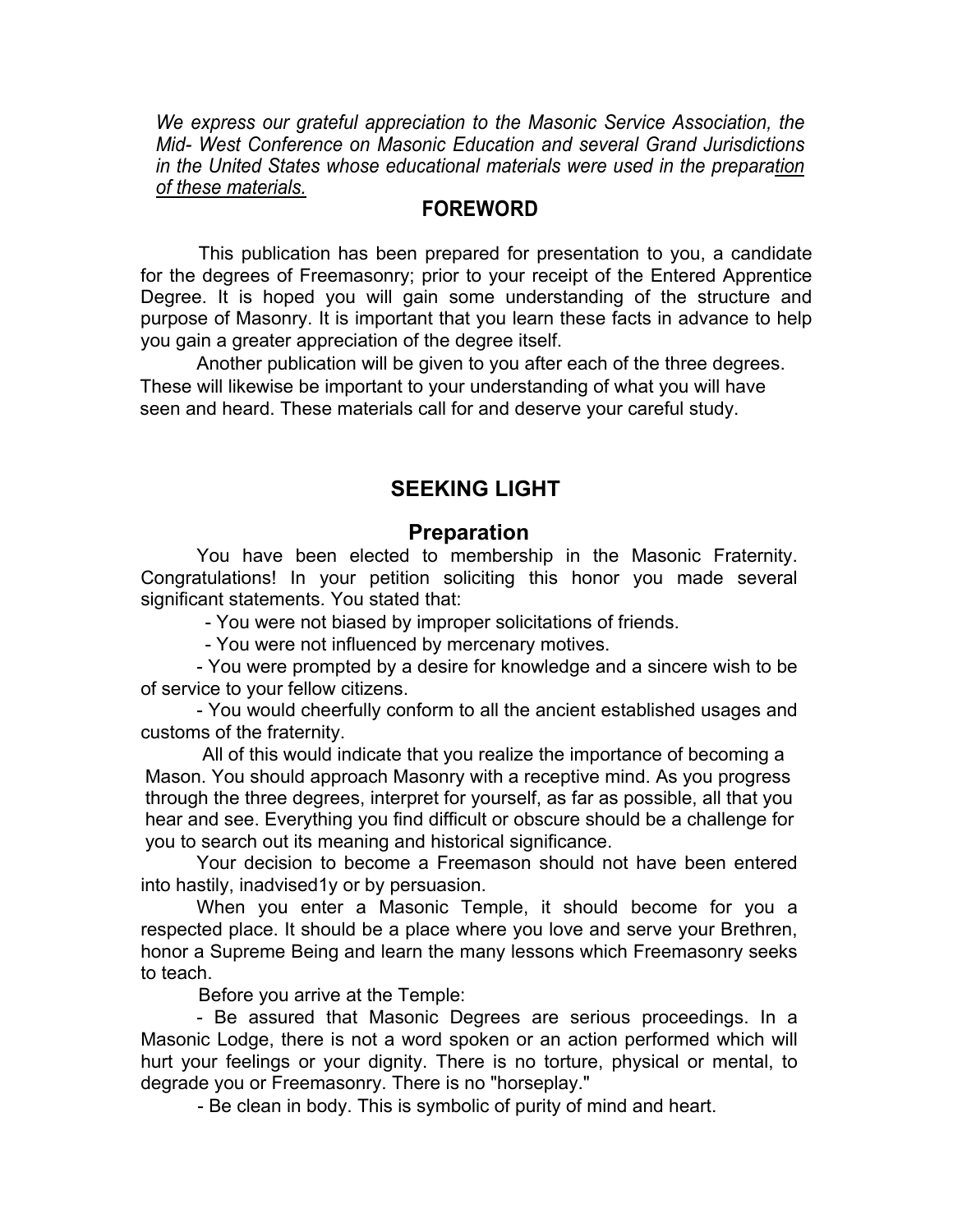- Be clear in mind. Come with your mental faculties free from anything which might impair your ability to accept and assimilate the solemn truths you are about to contemplate.

- Be pure in heart. Put away evil thoughts of every kind. If you have done anyone wrong, seek honestly to redress it. Set aside any prejudice against any other person.

- Be prayerful in spirit. Whether or not it is your daily habit to pray to a Supreme Being, pray on the eve of your initiation. Ask for His blessing upon what you are about to do, for wisdom that will help you to understand, and for strength of purpose that will make you steadfast.

- Be confident of your intentions. Be sure that it is still your sincere desire to proceed upon the quest for light and knowledge. It is vital that you know, before you cross the threshold, that there is no proper place in Freemasonry for the half-hearted or unstable.

Symbolism reaches a high degree of development in Freemasonry and is largely responsible for its universality. Men of different tongues often may find it difficult to reach a common understanding but symbols enable all men to comprehend without the necessity of any spoken word. The use of symbolism is one of the most effective means by which Freemasonry endeavors to unite all men.

The symbolism of Freemasonry deals with the intellectual, moral and spiritual values of life. There is a profound significance in every step of your progress. You will be amply rewarded, as many others have been, by an earnest study of these principles and for their faithful application in your everyday life.

#### **What is Freemasonry?**

There have been a great number of definitions of Freemasonry. Perhaps one of the simplest and most direct is that employed by our English Brethren: "Freemasonry is a system of morality, veiled in allegory, and illustrated by symbols. " The idea of teaching through allegories and symbols, however, is not a new one. All great teachers have used this method.

The system of morality referred to as Freemasonry is that which every Mason is bound to profess and practice. If it includes principles with which you were more or less familiar before your entrance into Masonry, you will nevertheless find these presented in new ways and under forms different from those with which you were previously familiar. If you find in Masonic teachings nothing startlingly new, you must remember that, in some respects at least, there is "nothing new under the sun." The essence of morality is to be found in the utter simplicity (though not the ease) of its requirements.

The elementary principles of Freemasonry are exemplified in the three degrees of a Masonic Lodge. A Masonic Lodge is sometimes also called a Symbolic Lodge, or in colloquial speech, a Blue Lodge. Nearly every community in America has at least one Masonic Lodge. The same is true in many other parts of the world, notably the English-speaking countries. There are more than 2,260,000 Masons in the United States.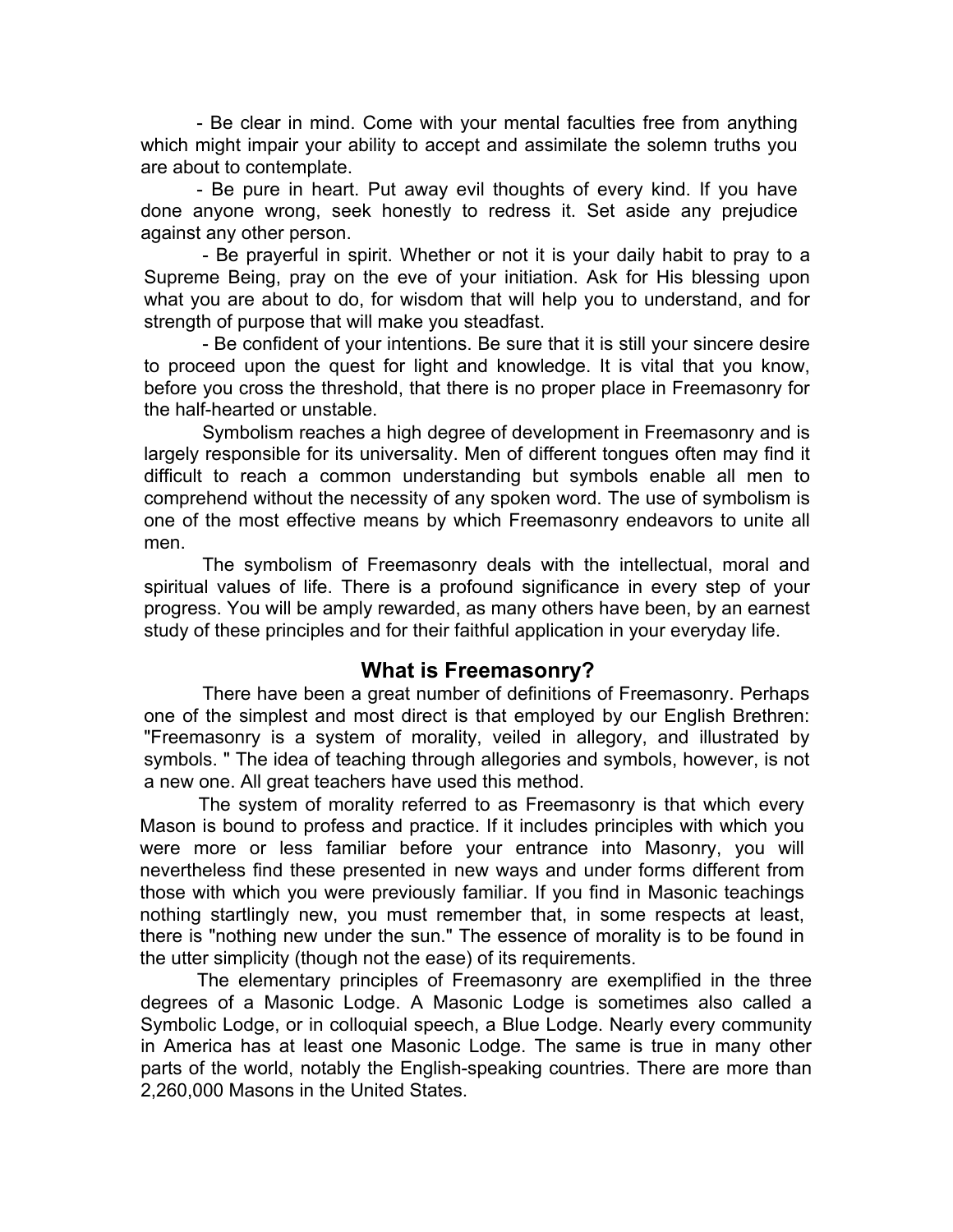Each Lodge has its own officers, headed by the Worshipful Master, its own committees, and its own appropriate activities. Each Lodge, however, is subject to the jurisdiction of a Grand Lodge. Thus the Grand Lodge of Wisconsin exercises jurisdiction over every one of its Constituent Lodges in the state. There are 51 recognized Grand Lodges in the United States: one in each state and one in the District of Columbia.

In becoming a member of a Wisconsin Lodge, you become subject not only to the general customs and usages of the Fraternity, but to the laws, rules and regulations of the Grand Lodge of Wisconsin, as well as to the by-laws of your particular Lodge. Masonry will never, however, require of you anything which might conflict with your duty to God, your country, your neighbor or yourself.

In your progress through the degrees of the Lodge, which may require some months, you will be "initiated" an Entered Apprentice, "passed" to the Degree of Fellowcraft, and "raised" to the Sublime Degree of Master Mason.

There is, of course, a ritual appropriate to each degree, the significance of which will become apparent as you proceed. Your primary duty is to approach each degree calmly and solemnly, with mind and spirit attentive to the lessons to be imparted. All the ceremonies are of a most serious character, and you need have no apprehensions whatever as to the manner of your reception into each degree.

One of the fundamental principles of our organization is the practice of "relief." A Mason ministers to the widows and the fatherless. Today, the practice of relief means charity.

Freemasonry is a fraternal rather than a charitable organization, but Masons and Masonic Lodges participate in and support charitable activities. These include the Wisconsin Masonic Home at Dousman, the Masonic Medical Foundation of Wisconsin (which provided the Masonic Diagnostic and Treatment Center in Milwaukee), the Wisconsin Masonic Foundation (which has a Home Endowment Fund and which has a general fund from which scholarships are given to students throughout Wisconsin). In addition, numerous local community charities receive financial and volunteer support from the Masonic Lodges throughout the State.

Freemasonry's philosophy is in harmony with the church, the school, and all other worthy institutions. The teachings of the Fraternity transcend all denominational and sectional divisions. Freemasonry teaches and practices freedom of religion for each individual man. There is no religious test for membership, except that a man must profess a belief in a Supreme Being. There is no restriction with regard to the race, color or creed of an applicant.

# **Who is Eligible for Membership in the Masonic Fraternity?**

As you have been informed previously, not every man can fulfill the requirements of Masonic eligibility. The primary requisite is high moral character. One whose reputation in the community is questionable cannot expect to become a Mason. But there are additional requirements which the petitioner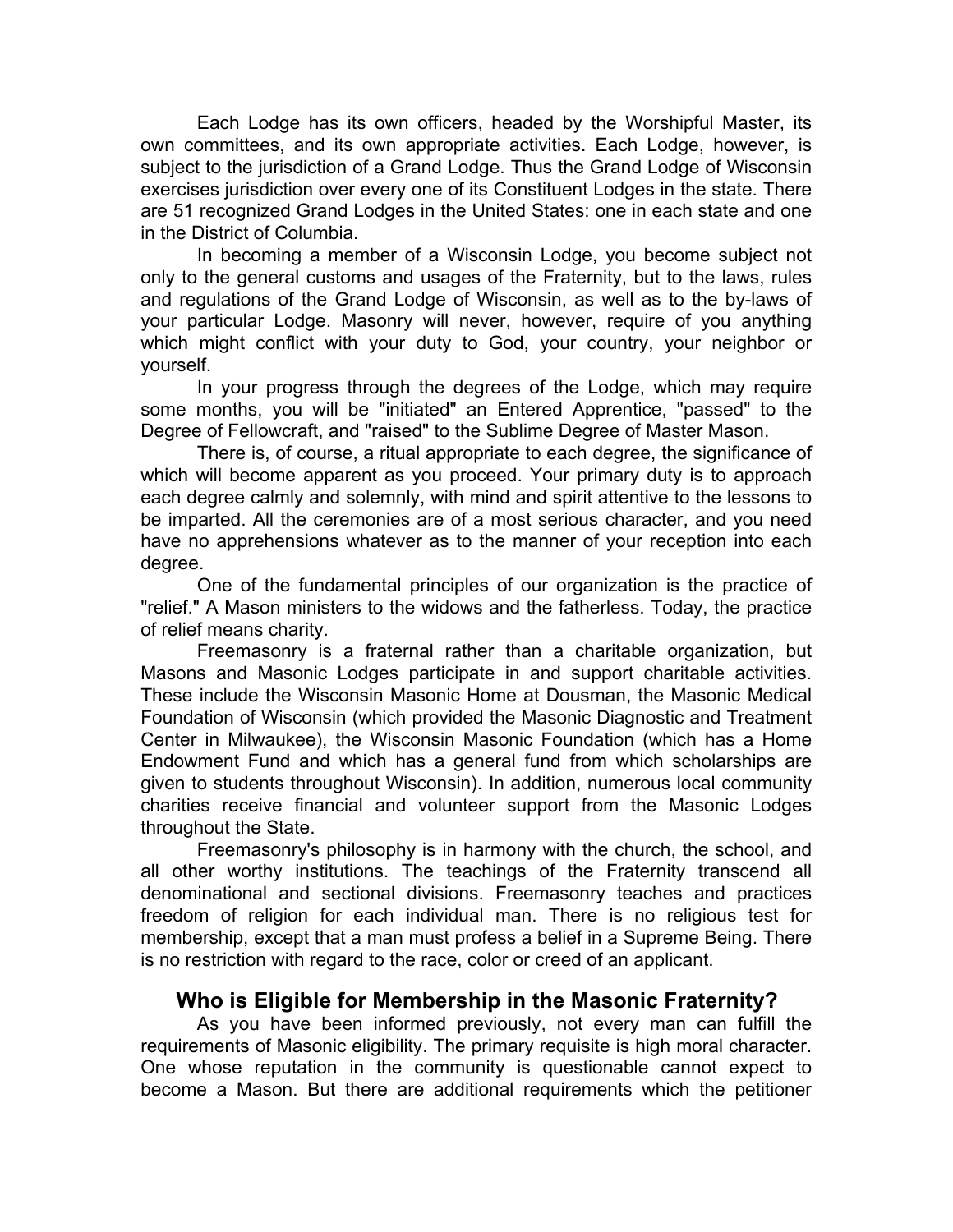must have, such as the following:

- He must be at least eighteen years of age.
- He must be sound of mind and body, as determined by the Lodge.
- He must profess a belief in a Supreme Being.

You, like Masons in all ages before you, have come of your own free will and accord to knock at Masonry's door. Two Brethren have vouched for your character and the sincerity of your motives. In a real sense, therefore, they are your Masonic sponsors. You have resting upon you the great responsibility of seeing that they, and others who have accepted their assurances, will not be disappointed.

# **What does Freemasonry Expects of You?**

In asking Freemasonry to share with you its past, present and future (and all of the privileges of its brotherhood), you must bear in mind that the relationship is a reciprocal one, and therefore certain things are expected of you.

Remember always:

- The calling of a Freemason is a high one, and your personal conduct should always reflect this.

- Loyalty to home, to country and to the Fraternity is expected of you at all times.

- Patriotism is a duty; and you should not approve disloyalty or rebellion.

- The Masonic institution stands for liberty, equality, and fraternity - not only for Masons, but for all mankind.

- Freedom of thought, speech and action is supported by Freemasons, so far as it is not incompatible with the rights of others.

- Every Freemason is the enemy of ignorance, bigotry, oppression, superstition and all mental and spiritual darkness.

- A Mason champions the cause of the widow, the fatherless, the weak: and the oppressed. He challenges the arbitrary assumption by anyone of the power to dictate actions, beliefs and destinies of any group or individual.

- The time-honored virtues so cherished by our forefathers are still relevant. Humility , patience, charity and gentleness are among the hallmarks of purity and integrity of character.

# **Brief History of Freemasonry**

In the book of human history, Freemasonry has a chapter of its own. A little of that story will enable you to better understand the three steps of initiation which lie before you.

In all ages and in all lands, men have formed societies, made use of ceremonies of initiation, employed symbols, emblems and means of recognition. When Freemasonry came into existence - nobody knows how many centuries ago - it inherited much from such societies. Along your path of initiation you will encounter ancient rites and symbols; and their antiquity makes them more important in our eyes.

The oldest existing written record of our Craft is a manuscript written by an unknown Brother in England, about 1390, over six centuries ago. The document,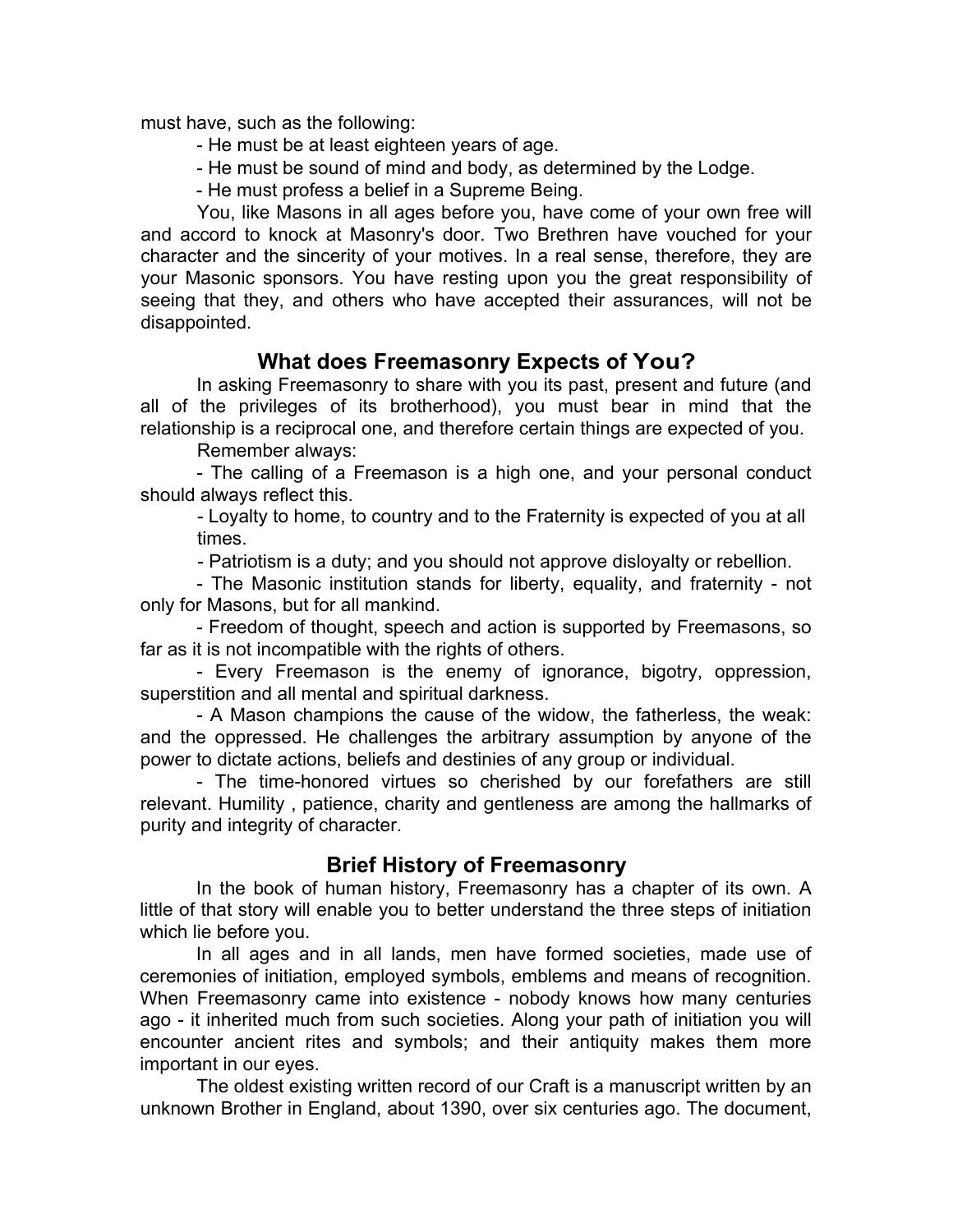known as the Regius Poem, shows that even then Freemasonry was very old.

At the time this document was written all Freemasons were operatives; that is, they were workers engaged in constructing buildings. There were many kinds of Masons, but the evidence indicates that "Freemasons" were those builders of a superior type who designed, supervised and erected the great cathedrals and other marvelous structures in the Gothic style of architecture.

Operative Freemasons designed the buildings; dressed the stone from the quarries and laid it in the walls; set up arches, pillars, columns and buttresses; laid the floor and built the roof; carved out the decorations; made and fitted the stained-glass windows; and produced the sculptures. Their work was difficult, called for a high degree of skill and genius, and required much knowledge of mechanics and geometry as well as of stone-masonry. They were the great artists of the Middle Ages.

Training men for such work called for a long period of severe discipline. Boys, sound in body, keen in mind and of good reputation, at the ages of ten or twelve, were apprenticed to some Master Mason for a number of years, usually seven. This Master Mason was such a boy's tutor, his mentor and his guide, who taught him both the theories and the practices of the Craft. At the end of his apprenticeship, the youth was required to submit to exacting tests of his proficiency before being accepted into full membership in the Craft.

When a number of Freemasons worked together on a building over a period of years, they organized a Lodge which might meet in a temporary building or in one of the rooms of the uncompleted structure. Such a Lodge was governed by a Master, assisted by Wardens. It had a Secretary to keep its books, a Treasurer to keep and to disperse its funds and a charity chest from which to dispense relief to the members, their widows and orphans in case of accident, sickness or distress. The Lodge held regular meetings, divided its membership into grades and admitted members by initiation. In short, it was in essence what a Masonic Lodge is today.

The beginner in the builders' art was called an Apprentice. After he had served as such a sufficient time to give evidence of his fitness, his name was entered in the Lodge's books, after which he was called an Entered Apprentice. At the end of his seven years of apprenticeship he was called into open Lodge, his conduct was reported and he was required to prove his skill by producing what was called a "Master's Piece." Prior to that time he had been on probation; but if he passed his test satisfactorily he was made a full member of the Craft. Then he had equal rights and privileges with others, a Fellow of the Craft the word "Fellow" meaning full membership. In the sense that he had mastered the theories, practices, rules, secrets and tools of his trade, he was called a Master Mason.

Completing their work in one community, the Freemasons would move to another, setting up their Lodges wherever they met. Other types of masons were compelled by law to live and work in the same community year in and year out, and under local restrictions. A number of historians believe that because the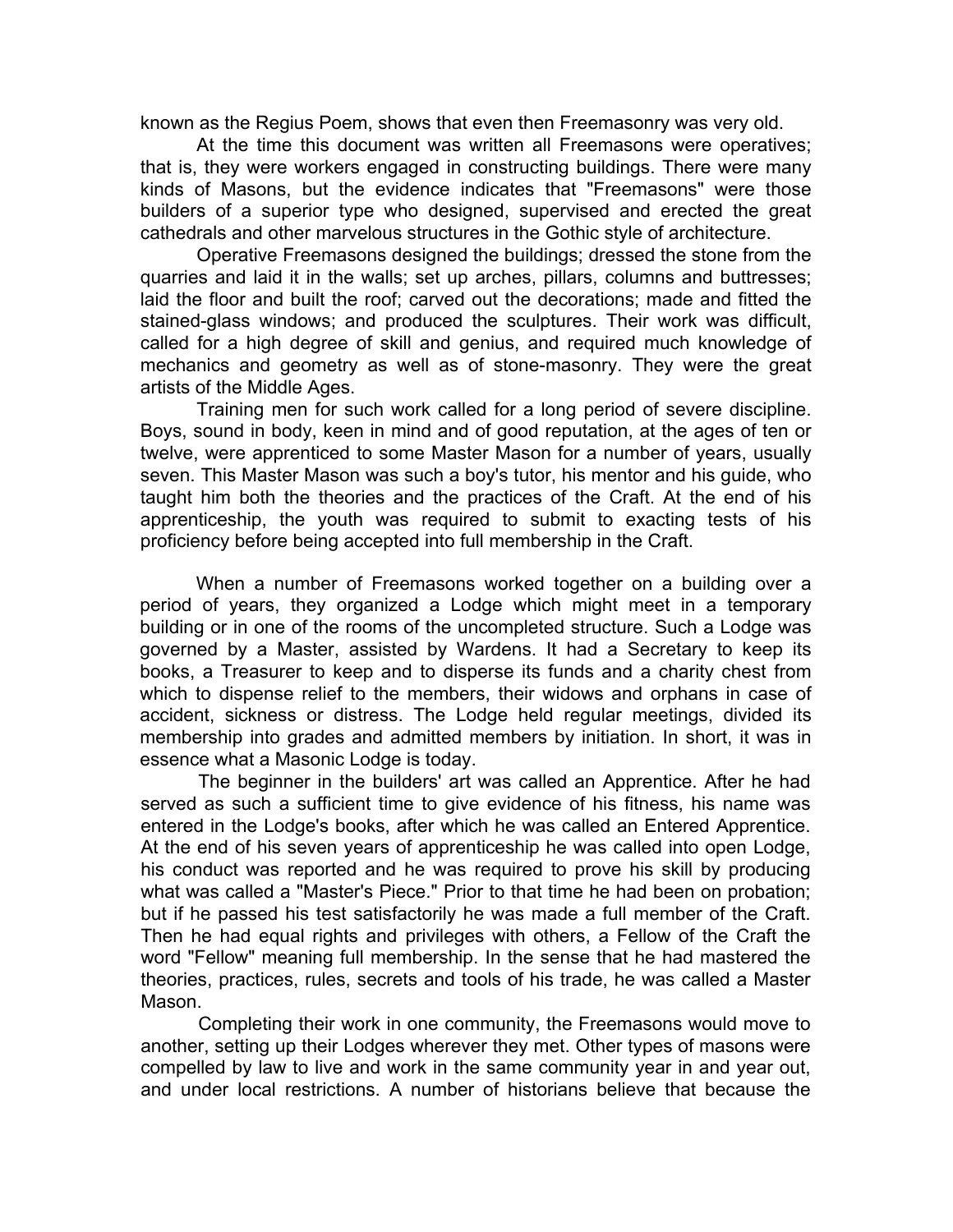skilled traveling Masons were free from such restrictions, they were called "Freemasons."

Such was the Fraternity in its operative period; and as such it flourished for generations. Then came a great change in its fortunes. Euclid's geometry was rediscovered and published, thereby giving to the public many of the Mason's trade secrets. The Reformation came and laws were changed which helped bring about a decline in the operative craft and Freemasons. During the sixteenth and seventeenth centuries Freemasons become so few in number that only a small Lodge here and there clung to a precarious existence.

To recruit their numbers, Freemasons adopted a new practice. They began to accept nonoperative members. In the old days only an operative Mason in the literal sense could become a member; but during the two centuries of the transition period, gentlemen with no intention of becoming builders were received as "Accepted Masons." At first there were few of these, but as time passed their number increased. By the early part of the eighteenth century they were more numerous than the Operatives and more influential.

The Craft then took a step destined to revolutionize it and to set it on a new path. On St. John the Baptist's Day, June 24, 1717, four old Lodges of London and Westminster met in London and organized a Grand Lodge, and on the same day selected their first Grand Master, M. W . Anthony Sayer.

Within a few years of that date the Craft had completed the transformation of an Operative Body into a Speculative Fraternity (by "Speculative" is meant Masonry in a moral or symbolic sense) and reorganized the two old degrees into the three degrees of Entered Apprentice, Fellowcraft and Master Mason. Under the authority of the new Grand Lodge, the old Masonic manuscripts were collected and collated, and the first book of Constitutions was produced. Lodges in many countries, including our own, were chartered to take care of the Fraternity's membership, which began to increase rapidly shortly after the organization of the Grand Lodge. This was the beginning of organized Speculative Freemasonry as we know it. In 1751 a second Grand Lodge was organized in England; prior to that Grand Lodges had been set up in Scotland, Ireland, and on the continent of Europe.

As a result of the War of Independence, one after another American Grand Lodges became sovereign and independent. The question arose at that time whether there should be one Grand Lodge for the whole of the United States, but the wisdom of the Craft prevailed and the scheme was abandoned.

Speculative Freemasonry did not spring full- formed out of nothing in 1717, but came as a gradual development of Operative Masonry. Through an unbroken line we can trace our lineage back to those builders of the early middle Ages. We are builders, too, except that we have transformed the builder's art into emblems ·of moral and spiritual laws. We have incorporated the builder's practices and secrets into the Royal Arch of Brotherly Love, Relief and Truth. We employ their rituals - mellowed, enriched and made more beautiful with the passing of time - in the entering, passing and raising of our candidates. All that was living and permanent in their Craft, we have preserved to use in behalf of